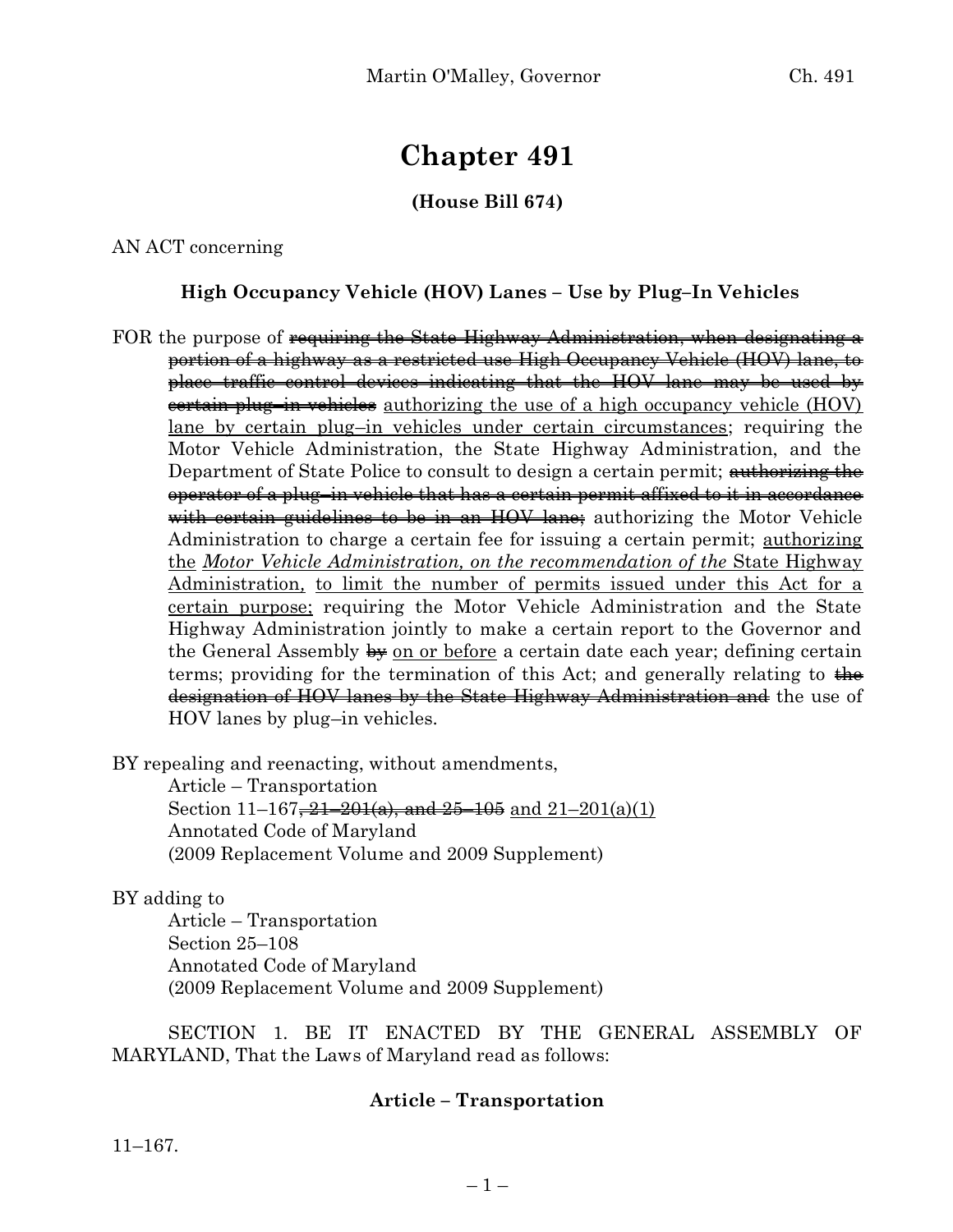"Traffic control device" means any sign, signal, marking, or device that:

(1) Is not inconsistent with the Maryland Vehicle Law; and

(2) Is placed by authority of an authorized public body or official to regulate, warn, or guide traffic.

21–201.

(a) (1) Subject to the exceptions granted in this title to the driver of an emergency vehicle, the driver of any vehicle, unless otherwise directed by a police officer, shall obey the instructions of any traffic control device applicable to the vehicle and placed in accordance with the Maryland Vehicle Law.

 $\left( 2\right)$  The driver of a vehicle approaching an intersection controlled by a traffic control device may not drive across private property or leave the roadway for the purpose of avoiding the instructions of a traffic control device.

 $25 - 105$ .

(a) On every highway under its jurisdiction, the State Highway Administration shall place and maintain those traffic control devices that it considers necessary to carry out the provisions of the Maryland Vehicle Law or to regulate, warn, or guide traffic. Each of these traffic control devices shall conform to the manual and specifications of the State Highway Administration.

(b) A local authority may place or maintain a traffic control device on a highway under the jurisdiction of the State Highway Administration only with the permission and under the direction of the State Highway Administration.

**25–108.**

**(A) (1) IN THIS SECTION THE FOLLOWING WORDS HAVE THE MEANINGS INDICATED.**

**(2) "HOV LANE" MEANS A HIGH OCCUPANCY VEHICLE HIGH OCCUPANCY VEHICLE LANE, THE USE OF WHICH IS RESTRICTED BY A TRAFFIC CONTROL DEVICE DURING SPECIFIC TIMES TO VEHICLES CARRYING AT LEAST A SPECIFIED NUMBER OF OCCUPANTS.**

**(3) "PLUG–IN VEHICLE" MEANS A 4–WHEELED MOTOR VEHICLE THAT:**

**(I) IS MADE BY A MANUFACTURER;**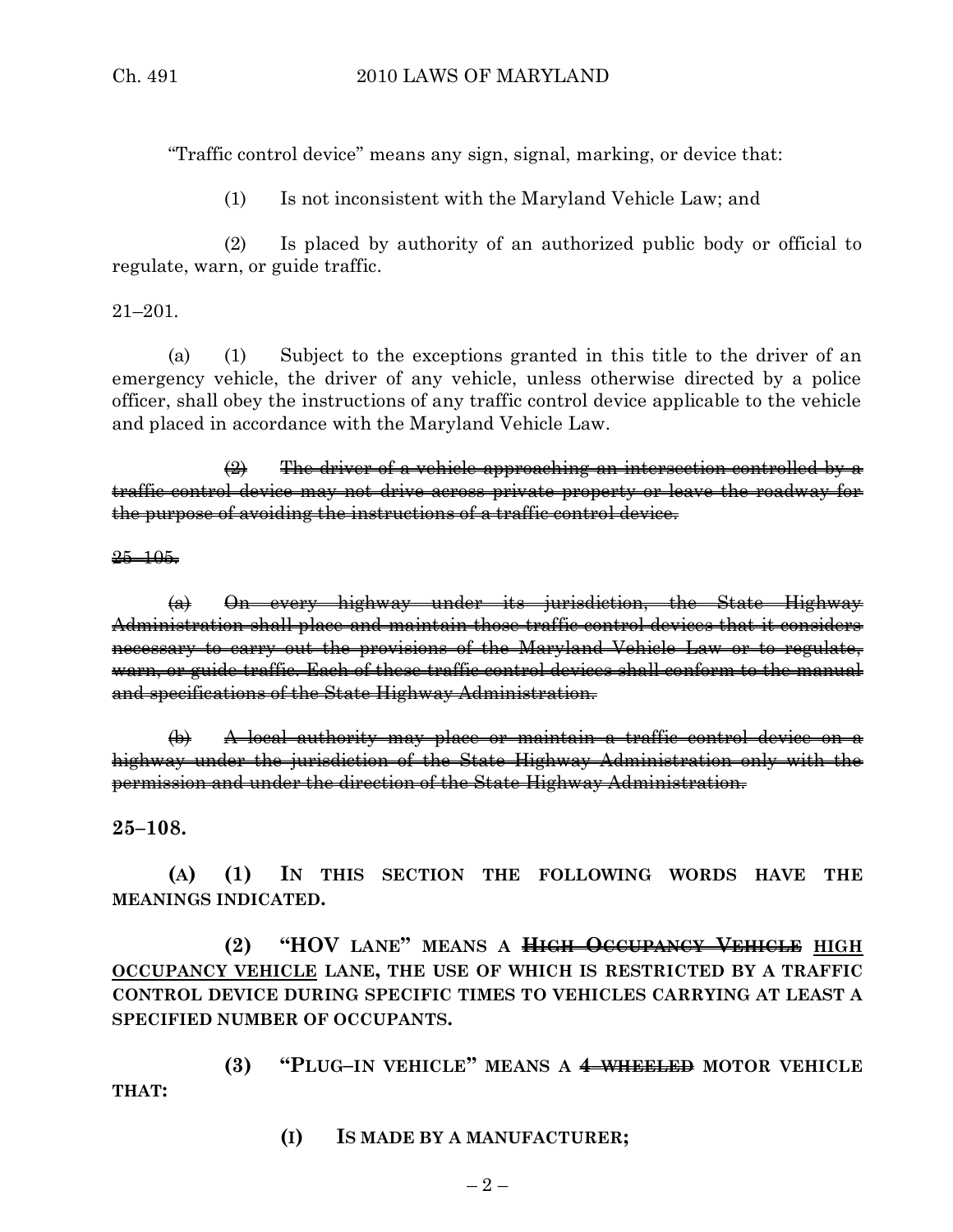**(II) IS MANUFACTURED PRIMARILY FOR USE ON PUBLIC STREETS, ROADS, AND HIGHWAYS;**

**(III) HAS NOT BEEN MODIFIED FROM ORIGINAL MANUFACTURER SPECIFICATIONS;**

**(IV) IS RATED AT NOT MORE THAN 8,500 POUNDS UNLOADED GROSS VEHICLE WEIGHT;**

**(V) HAS A MAXIMUM SPEED CAPABILITY OF AT LEAST 65 MILES PER HOUR; AND**

**(VI) IS PROPELLED TO A SIGNIFICANT EXTENT BY AN ELECTRIC MOTOR THAT DRAWS ELECTRICITY FROM A BATTERY THAT:**

**1. HAS A CAPACITY OF NOT LESS THAN 4 KILOWATT HOURS FOR 4–WHEELED MOTOR VEHICLES AND NOT LESS THAN 2.5 KILOWATT HOURS FOR 2–WHEELED OR 3–WHEELED MOTOR VEHICLES; AND**

**2. IS CAPABLE OF BEING RECHARGED FROM AN EXTERNAL SOURCE OF ELECTRICITY.**

**(B) WHENEVER THE STATE HIGHWAY ADMINISTRATION PLACES A TRAFFIC CONTROL DEVICE ON A HIGHWAY DESIGNATING DESIGNATES A PORTION OF THE A HIGHWAY AS AN HOV LANE, THE TRAFFIC CONTROL DEVICE SHALL ALSO INDICATE THAT THE HOV LANE MAY BE USED AT ALL TIMES BY PLUG–IN VEHICLES THAT HAVE OBTAINED A PERMIT FROM THE ADMINISTRATION UNDER THIS SECTION, REGARDLESS OF THE NUMBER OF PASSENGERS IN THE VEHICLE.**

**(C) (1) THE ADMINISTRATION, THE STATE HIGHWAY ADMINISTRATION, AND THE DEPARTMENT OF STATE POLICE SHALL CONSULT TO DESIGN A PERMIT TO DESIGNATE A VEHICLE AS A PLUG–IN VEHICLE AUTHORIZED TO USE AN HOV LANE.**

**(2) A PLUG–IN VEHICLE THAT HAS A PERMIT AFFIXED TO IT IN ACCORDANCE WITH ADMINISTRATION GUIDELINES MAY BE OPERATED IN AN HOV LANE.**

**(3) THE ADMINISTRATION MAY CHARGE A FEE, NOT TO EXCEED \$20, FOR ISSUING A PERMIT UNDER THIS SUBSECTION.**